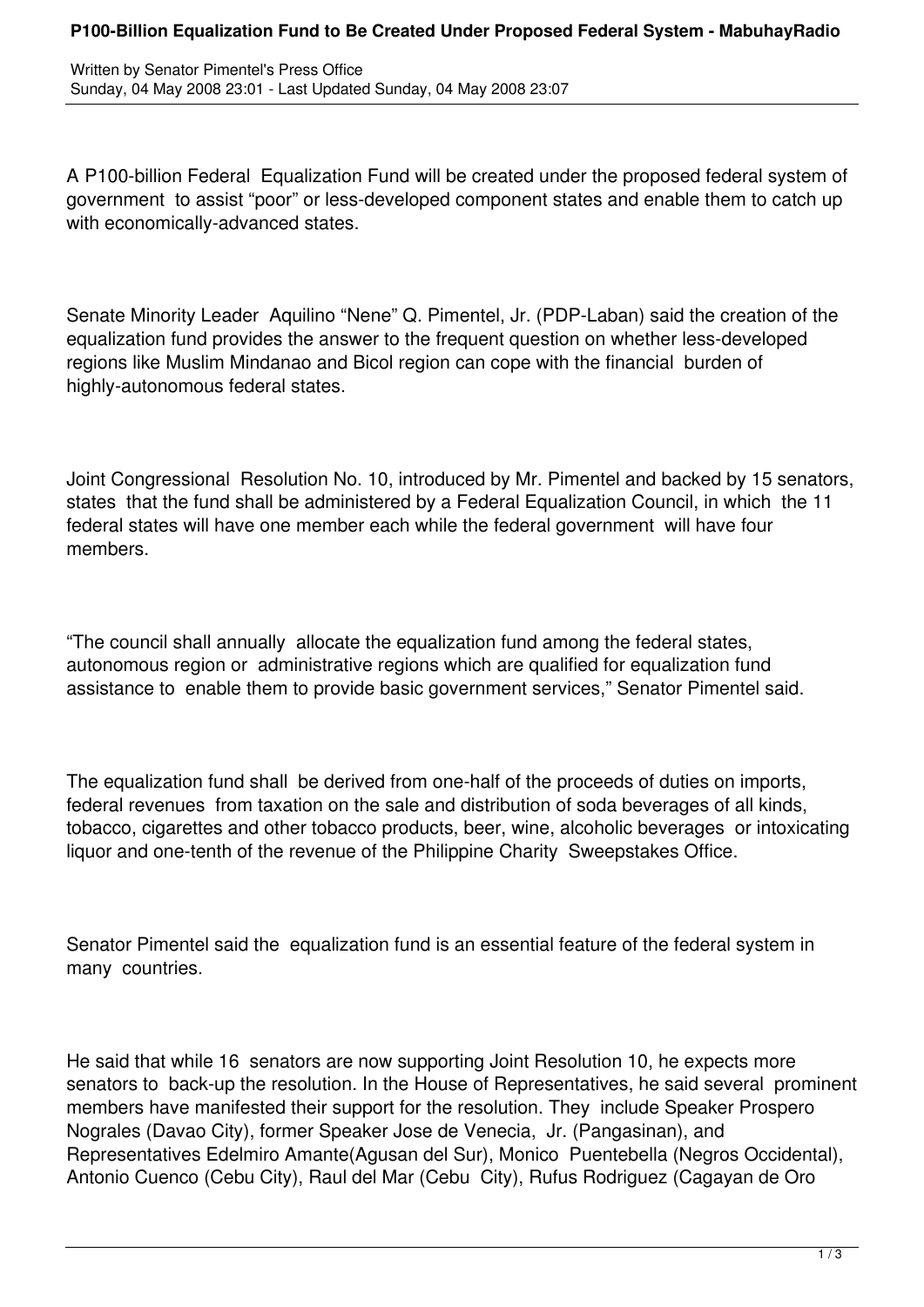Written by Senator Pimentel's Press Office Sunday, 04 May 2008 23:01 - Last Updated Sunday, 04 May 2008 23:07

City) and Jose Solis (Sorsogon).

"The manifestation of support from congressional leaders, representing various regions or ethno-linguistic groups of the country, bodes well for the federalism proposal," the senator from Mindanao said.

And considering that more than a majority of senators are backing the resolution, Pimentel said "it has a good chance of passing with modifications." He said that although many senators signed the resolution with reservations, he is not bothered by this because he did not expect them to agree with him on all the features of a federal system that are embodied in the resolution.

The senator from Mindanao debunked the allegations that he has a hidden agenda behind his Charter Change initiative.

"There was even one congressman who said that I am pushing for the adoption of a federal system because I want to become a Senate President. Since when has the Senate presidency been won on the basis of anybody's stand that this is what we should do?" he said.

"We should make it clear that term limits apply to all concerned because the revision of the Constitution is not intended to promote the political ambition of anyone, from the President and her allies to her critics, including me. There is no hidden agenda here," he said.

Senator Pimentel said that even if Congress approves the adoption of a federal system before the 2010 elections, its implementation is likely to be delayed.

"If we can do it by 2010 so much the better. But beyond 2010, that is alright."

Pimentel said it is of utmost importance that the shift from the highly-centralized unitary system to the decentralized federal system be debated now within and outside Congress to prepare